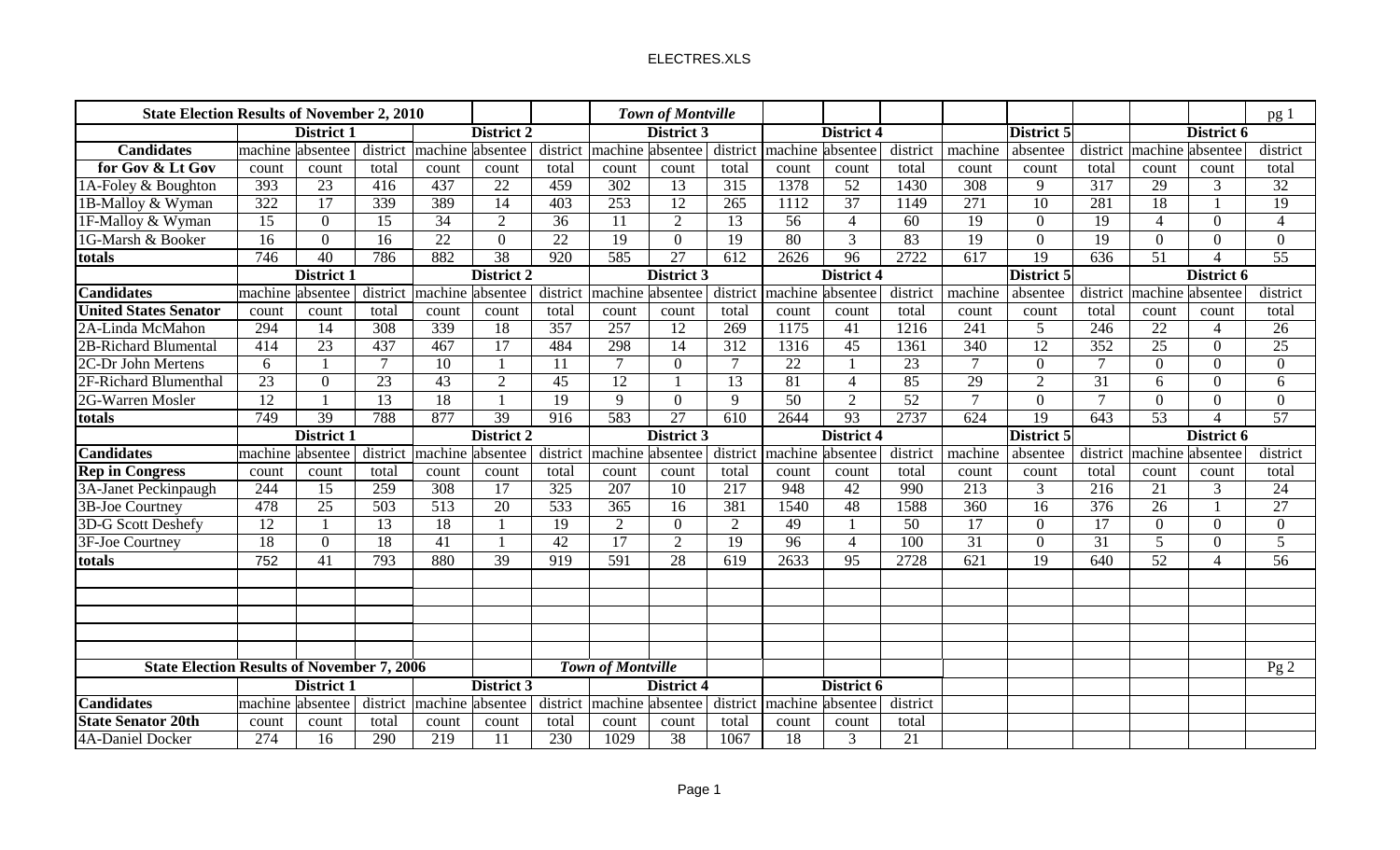| 4B-Andrea Stillman                                | 439               | 21                                                                                                                                                 | 460              | 344              | $\overline{17}$   | 361              | 1424              | 48         | 1472 | 29 |                       | 30             |            |  |            |          |
|---------------------------------------------------|-------------------|----------------------------------------------------------------------------------------------------------------------------------------------------|------------------|------------------|-------------------|------------------|-------------------|------------|------|----|-----------------------|----------------|------------|--|------------|----------|
| 4E-Marc Guttman                                   | 8                 | $\overline{0}$                                                                                                                                     | 8                | 9                | $\overline{0}$    | 9                | 70                | 5          | 75   | 2  | $\overline{0}$        | $\overline{2}$ |            |  |            |          |
| totals                                            | $\overline{721}$  | $\overline{37}$                                                                                                                                    | 758              | $\overline{572}$ | $\overline{28}$   | $\overline{600}$ | 2523              | 91         | 2614 | 49 | $\boldsymbol{\Delta}$ | 53             |            |  |            |          |
|                                                   |                   | <b>District 2</b>                                                                                                                                  |                  |                  | District 5        |                  |                   |            |      |    |                       |                |            |  |            |          |
| <b>Candidates</b>                                 |                   | machine absentee                                                                                                                                   | district         |                  | machine absentee  | district         |                   |            |      |    |                       |                |            |  |            |          |
| <b>State Senator 19th</b>                         | count             | count                                                                                                                                              | total            | count            | count             | total            |                   |            |      |    |                       |                |            |  |            |          |
| 4A-Sean Sullivan                                  | 414               | 16                                                                                                                                                 | 430              | 273              | 6                 | 279              |                   |            |      |    |                       |                |            |  |            |          |
| <b>4B-Edith Prague</b>                            | 420               | $\overline{21}$                                                                                                                                    | 441              | $\overline{319}$ | $\overline{13}$   | 332              |                   |            |      |    |                       |                |            |  |            |          |
| 4F-Edith Prague                                   | $\overline{38}$   | $\overline{2}$                                                                                                                                     | $\overline{40}$  | 24               | $\overline{0}$    | $\overline{24}$  |                   |            |      |    |                       |                |            |  |            |          |
| totals                                            | 872               | $\overline{39}$                                                                                                                                    | 911              | $\overline{616}$ | $\overline{19}$   | 635              |                   |            |      |    |                       |                |            |  |            |          |
|                                                   |                   | District 1                                                                                                                                         |                  |                  | District 3        |                  |                   |            |      |    |                       |                |            |  |            |          |
| <b>Candidates</b>                                 |                   | machine absentee                                                                                                                                   | district         |                  | machine absentee  | district         |                   |            |      |    |                       |                |            |  |            |          |
| <b>State Rep 38th</b>                             | count             | count                                                                                                                                              | total            | count            | count             | total            |                   |            |      |    |                       |                |            |  |            |          |
| 5A-Tony Siragusa                                  | 413               | 19                                                                                                                                                 | 432              | 276              | 14                | 290              |                   |            |      |    |                       |                |            |  |            |          |
| 5B-Elizabeth Ritter                               | $\overline{323}$  | <sup>19</sup>                                                                                                                                      | $\frac{342}{ }$  | 299              | $\overline{14}$   | $\overline{313}$ |                   |            |      |    |                       |                |            |  |            |          |
| totals                                            | 736               | $\overline{38}$                                                                                                                                    | 774              | 575              | 28                | 603              |                   |            |      |    |                       |                |            |  |            |          |
|                                                   |                   | District 2                                                                                                                                         |                  |                  | District 6        |                  |                   |            |      |    |                       |                |            |  |            |          |
| <b>Candidates</b>                                 |                   | machine absentee                                                                                                                                   | district         |                  | machine absentee  | district         |                   |            |      |    |                       |                |            |  |            |          |
| <b>State Rep 42nd</b>                             | count             | count                                                                                                                                              | total            | count            | count             | total            |                   |            |      |    |                       |                |            |  |            |          |
| 5A-John Rodolico                                  | 339               | 17                                                                                                                                                 | $\overline{356}$ | 19               |                   | 20               |                   |            |      |    |                       |                |            |  |            |          |
| 5B-Tom Reynolds                                   | $\overline{510}$  | $\overline{20}$                                                                                                                                    | $\overline{530}$ | 29               | $\mathfrak{Z}$    | $\overline{32}$  |                   |            |      |    |                       |                |            |  |            |          |
| totals                                            | 849               | $\overline{37}$                                                                                                                                    | 886              | 48               | $\overline{4}$    | 52               |                   |            |      |    |                       |                |            |  |            |          |
|                                                   |                   |                                                                                                                                                    |                  |                  |                   |                  |                   |            |      |    |                       |                |            |  |            |          |
|                                                   |                   |                                                                                                                                                    |                  |                  |                   |                  |                   |            |      |    |                       |                |            |  |            |          |
|                                                   |                   |                                                                                                                                                    |                  |                  |                   |                  |                   |            |      |    |                       |                |            |  |            |          |
|                                                   |                   |                                                                                                                                                    |                  |                  |                   |                  |                   |            |      |    |                       |                |            |  |            |          |
| <b>State Election Results of November 7, 2006</b> |                   |                                                                                                                                                    |                  |                  |                   |                  | Town of Montville |            |      |    |                       |                |            |  |            |          |
|                                                   |                   | District 4                                                                                                                                         |                  |                  | District 5        |                  |                   |            |      |    |                       |                |            |  |            |          |
| <b>Candidates</b>                                 |                   | machine absentee                                                                                                                                   | district         |                  | machine absentee  | district         |                   |            |      |    |                       |                |            |  |            |          |
| <b>State Rep 139th</b>                            | count             | count                                                                                                                                              | total            | count            | count             | total            |                   |            |      |    |                       |                |            |  |            |          |
| <b>5A-Leon Richard Moore</b>                      | 1019              | $\overline{42}$                                                                                                                                    | 1061             | 207              | 6                 | $\overline{213}$ |                   |            |      |    |                       |                |            |  |            |          |
| 5B-Kevin Ryan                                     | 1464              | 48                                                                                                                                                 | 1512             | 377              | $\overline{13}$   | 390              |                   |            |      |    |                       |                |            |  |            |          |
| 5F-Kevin Ryan                                     | 100               | $5\overline{)}$                                                                                                                                    | 105              | 26               | $\overline{0}$    | 26               |                   |            |      |    |                       |                |            |  |            |          |
| totals                                            | 2583              | 95                                                                                                                                                 | 2678             | 610              | 19                | 629              |                   |            |      |    |                       |                |            |  |            |          |
|                                                   | <b>District 1</b> |                                                                                                                                                    |                  |                  | <b>District 2</b> |                  |                   | District 3 |      |    | <b>District 4</b>     |                | District 5 |  | District 6 |          |
| <b>Candidates</b>                                 |                   | machine absentee district machine absentee district machine absentee district machine absentee district machine absentee district machine absentee |                  |                  |                   |                  |                   |            |      |    |                       |                |            |  |            | district |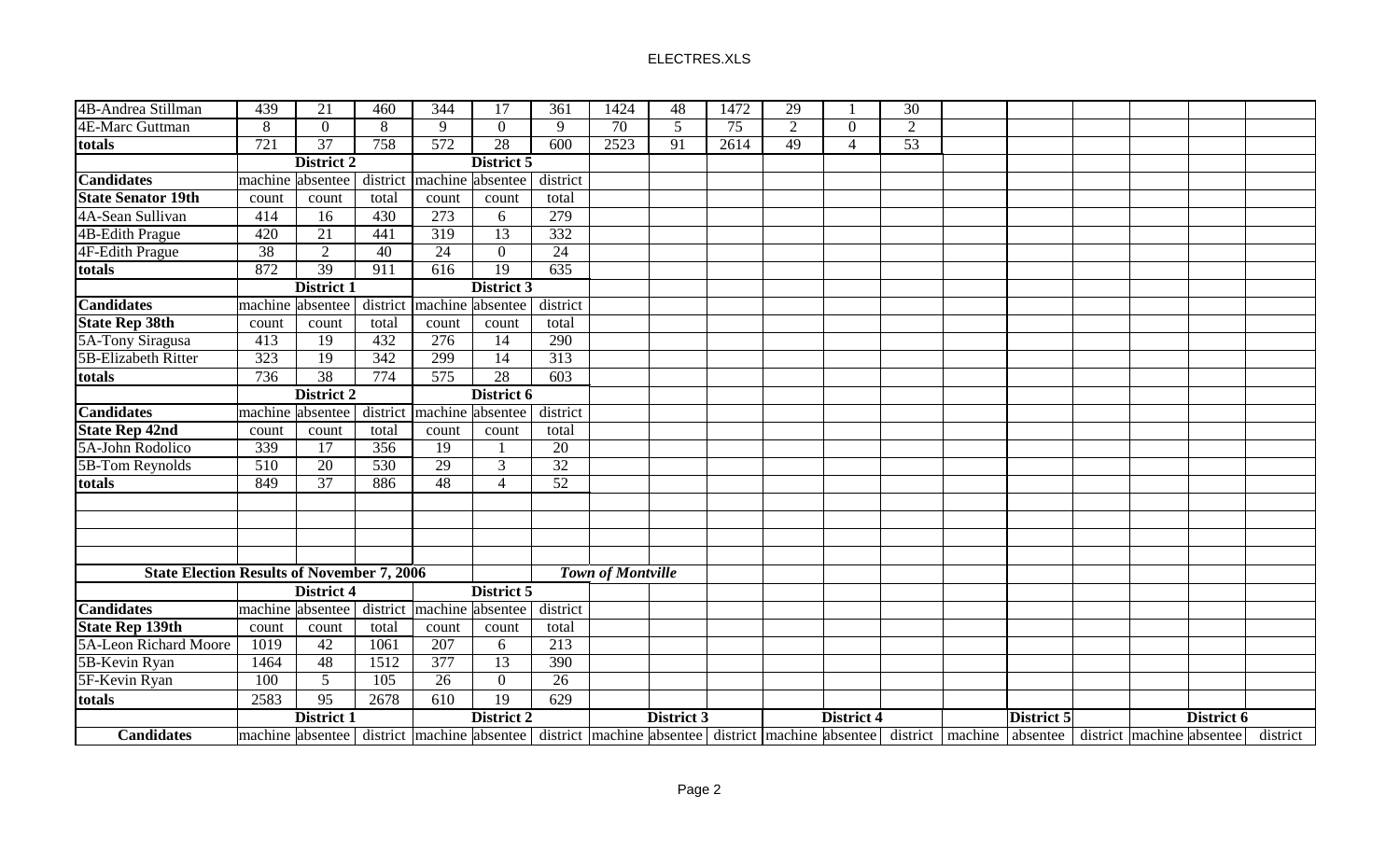| <b>Sec of the State</b>                           | count            | count             | total            | count            | count             | total            | count                    | count           | total            | count            | count                    | total           | count            | count           | total                    | count                     | count                 | total           |
|---------------------------------------------------|------------------|-------------------|------------------|------------------|-------------------|------------------|--------------------------|-----------------|------------------|------------------|--------------------------|-----------------|------------------|-----------------|--------------------------|---------------------------|-----------------------|-----------------|
| 6A-Jerry Farrell Jr.                              | 327              | 18                | 345              | 370              | 19                | 389              | 237                      | 13              | 250              | 1143             | 40                       | 1183            | 242              | 9               | 251                      | 21                        | 3                     | 24              |
| 6B-Denise Merrill                                 | 361              | 17                | $\frac{378}{ }$  | 410              | 17                | 427              | 292                      | 14              | 306              | 1183             | 41                       | 1224            | 308              | 9               | 317                      | 22                        |                       | 23              |
| 6D-S Michael DeRosa                               | 10               | $\Omega$          | 10               | 6                | $\Omega$          | 6                | 11                       | $\overline{0}$  | 11               | 41               | $\boldsymbol{\varDelta}$ | 45              | 6                | $\overline{0}$  | 6                        | $\Omega$                  | $\Omega$              | $\Omega$        |
| 6E-Ken Mosher                                     | $\overline{4}$   | $\Omega$          | $\Delta$         | 6                | $\overline{0}$    | 6                | $\overline{8}$           | $\overline{0}$  | 8                | 21               | $\overline{4}$           | $\overline{25}$ | 3                | $\mathbf{0}$    | $\overline{3}$           |                           | $\Omega$              |                 |
| 6F-Denise Merrill                                 | 18               | $\Omega$          | 18               | 29               | $\overline{2}$    | 31               | 11                       | $\overline{1}$  | 12               | 67               | 2                        | 69              | 24               | $\mathbf{0}$    | 24                       | $\overline{4}$            | $\Omega$              | $\overline{4}$  |
| 6G-Michael Telesca                                | $\mathcal{I}$    | $\Omega$          | $\overline{7}$   | 23               |                   | 24               | 15                       | $\overline{0}$  | 15               | 64               | 2                        | 66              | 11               | $\mathbf{1}$    | 12                       | $\overline{0}$            | $\Omega$              | $\overline{0}$  |
| totals                                            | $\overline{727}$ | 35                | 762              | 844              | $\overline{39}$   | 883              | 574                      | $\overline{28}$ | $\overline{602}$ | 2519             | $\overline{93}$          | 2612            | 594              | $\overline{19}$ | $\overline{613}$         | 48                        |                       | $\overline{52}$ |
|                                                   |                  | <b>District 1</b> |                  |                  | <b>District 2</b> |                  |                          | District 3      |                  |                  | <b>District 4</b>        |                 |                  | District 5      |                          |                           | District 6            |                 |
| $\overline{\text{Candidates}}$                    |                  | machine absentee  | district         |                  | machine absentee  | district         | machine absentee         |                 | district         | machine absentee |                          | district        | machine          | absentee        |                          | district machine absentee |                       | district        |
| <b>Treasurer</b>                                  | count            | count             | total            | count            | count             | total            | count                    | count           | total            | count            | count                    | total           | count            | count           | total                    | count                     | count                 | total           |
| 7A-Jeff Wright                                    | 291              | 18                | $\overline{309}$ | 360              | 17                | $\overline{377}$ | 236                      | 13              | 249              | 1066             | 45                       | 1111            | 252              | 9               | $\overline{261}$         | 19                        | $\overline{3}$        | 22              |
| 7B-Denise Nappier                                 | 410              | 18                | 428              | 430              | $\overline{16}$   | 446              | 309                      | 14              | $\overline{323}$ | 1293             | $\overline{35}$          | 1328            | $\overline{312}$ | 9               | 321                      | 24                        |                       | 25              |
| 7D-S David Bue                                    | $\overline{7}$   | $\overline{0}$    | $\overline{7}$   | 6                | $\overline{0}$    | 6                | 6                        | $\overline{0}$  | 6                | 28               | 6                        | 34              | 6                | $\mathbf{0}$    | 6                        | $\overline{0}$            | $\theta$              | $\overline{0}$  |
| <b>7F-Denise Nappier</b>                          | 11               | $\Omega$          | 11               | 25               | $\overline{3}$    | 28               | 11                       | $\mathbf{1}$    | 12               | 66               | 2                        | 68              | 21               | $\overline{0}$  | 21                       | $\overline{4}$            | $\theta$              |                 |
| 7G Andrew Grant White                             | $\overline{8}$   | $\Omega$          | 8                | $\overline{22}$  | $\overline{2}$    | $\overline{24}$  | $\overline{13}$          | $\overline{0}$  | 13               | $\overline{65}$  | $\overline{4}$           | 69              | 8                | $\mathbf{1}$    | 9                        |                           | $\Omega$              |                 |
| totals                                            | 727              | 36                | 763              | 843              | 38                | 881              | 575                      | 28              | 603              | 2518             | 92                       | 2610            | 599              | 19              | 618                      | 48                        |                       | 52              |
|                                                   |                  |                   |                  |                  |                   |                  |                          |                 |                  |                  |                          |                 |                  |                 |                          |                           |                       |                 |
|                                                   |                  |                   |                  |                  |                   |                  |                          |                 |                  |                  |                          |                 |                  |                 |                          |                           |                       |                 |
|                                                   |                  |                   |                  |                  |                   |                  |                          |                 |                  |                  |                          |                 |                  |                 |                          |                           |                       |                 |
|                                                   |                  |                   |                  |                  |                   |                  |                          |                 |                  |                  |                          |                 |                  |                 |                          |                           |                       |                 |
| <b>State Election Results of November 7, 2006</b> |                  |                   |                  |                  |                   |                  | <b>Town of Montville</b> |                 |                  |                  |                          |                 |                  |                 |                          |                           |                       | Pg4             |
|                                                   |                  | <b>District 1</b> |                  |                  | <b>District 2</b> |                  |                          | District 3      |                  |                  | District 4               |                 |                  | District 5      |                          |                           | District 6            |                 |
| <b>Candidates</b>                                 |                  | machine absentee  | district         |                  | machine absentee  | district         | machine absentee         |                 | district         | machine absentee |                          | district        | machine          | absentee        |                          | district machine absentee |                       | district        |
| Comptroller                                       | count            | count             | total            | count            | count             | total            | count                    | count           | total            | count            | count                    | total           | count            | count           | total                    | count                     | count                 | total           |
| 8A-Jack Orchulli                                  | 283              | 16                | 299              | 334              | 13                | 347              | 242                      | 14              | $\overline{256}$ | 1062             | 45                       | 1107            | 222              | $\overline{7}$  | 229                      | 20                        | 3                     | 23              |
| 8B-Kevin Lembo                                    | 389              | 20                | 409              | 426              | $\overline{22}$   | 448              | 284                      | 13              | 297              | 1199             | $\overline{33}$          | 1232            | $\overline{312}$ | 11              | 323                      | 20                        |                       | 21              |
| 8D-Colin D Bennett                                | 11               | $\Omega$          | 11               | $\overline{7}$   | $\overline{0}$    | $\overline{7}$   | 10                       | $\overline{0}$  | 10               | 37               | $\overline{3}$           | 40              | 8                | $\overline{0}$  | 8                        | $\overline{2}$            | $\theta$              | $\overline{2}$  |
| 8E-Joshua Katz                                    | $\overline{5}$   | $\Omega$          | 5                | 8                | $\overline{0}$    | 8                | $\overline{7}$           | $\theta$        | $\tau$           | 20               | $\mathfrak{Z}$           | 23              |                  | $\overline{0}$  | $\overline{\mathcal{A}}$ |                           | $\Omega$              |                 |
| 8F-Kevin Lembo                                    | 8                | $\Omega$          | 8                | $\overline{27}$  |                   | 28               | $\overline{9}$           |                 | $\overline{10}$  | $\overline{58}$  | $\overline{3}$           | 61              | $\overline{20}$  | $\overline{0}$  | 20                       | $\overline{3}$            | $\Omega$              | $\mathfrak{Z}$  |
| 8G-Hugh Dolan                                     | 8                |                   | $\mathbf Q$      | 19               |                   | $\overline{20}$  | 11                       | $\overline{0}$  | 11               | $\overline{69}$  | 6                        | $\overline{75}$ | $\overline{15}$  | $\mathbf{1}$    | $\overline{16}$          | $\overline{0}$            | $\Omega$              | $\Omega$        |
| totals                                            | 704              | 37                | 741              | $\overline{821}$ | $\overline{37}$   | 858              | $\overline{563}$         | 28              | 591              | 2445             | 93                       | 2538            | 581              | 19              | 600                      | 46                        |                       | 50              |
| <b>Candidates</b>                                 |                  | <b>District 1</b> |                  |                  | District 2        |                  |                          | District 3      |                  |                  | District 4               |                 |                  | District 5      |                          |                           | District 6            |                 |
| <b>Atty General</b>                               | machine          | absentee          | district         |                  | machine absentee  | district         | machine absentee         |                 | district         | machine absentee |                          | district        | machine          | absentee        |                          | district machine absentee |                       | district        |
|                                                   | count            | count             | total            | count            | count             | total            | count                    | count           | total            | count            | count                    | total           | count            | count           | total                    | count                     | count                 | total           |
| 9A-Marth Dean                                     | 308              | 13                | 321              | 359              | 18                | 377              | 267                      | 13              | 280              | 1183             | 47                       | 1230            | 252              | 8               | 260                      | 21                        | $\boldsymbol{\Delta}$ | 25              |
|                                                   |                  |                   |                  |                  |                   |                  |                          |                 |                  |                  |                          |                 |                  |                 |                          |                           |                       |                 |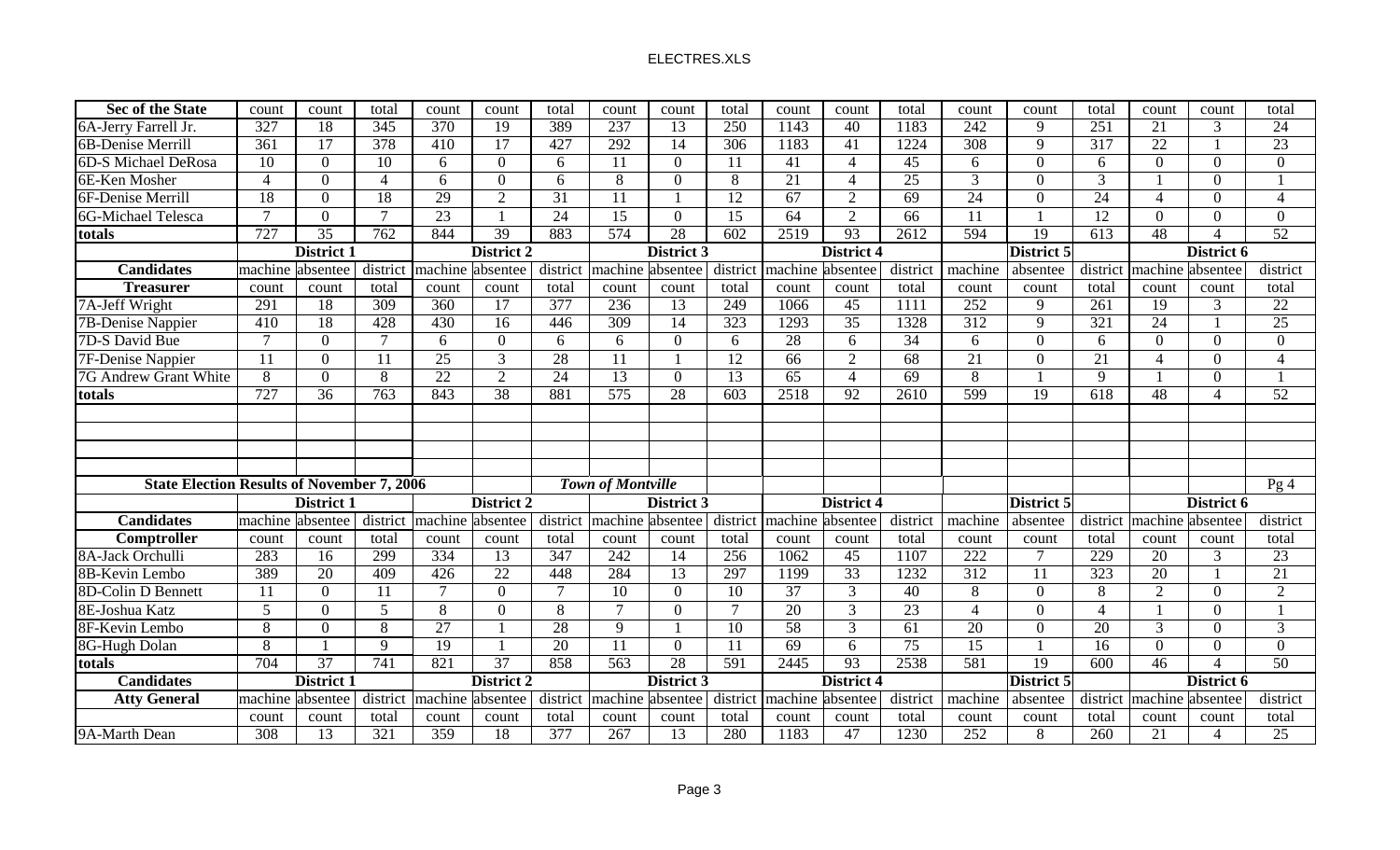| 9B-George Jepsen           | 378              | $\overline{22}$   | 400                     | 422                                 | 17                | 439      | 280              | 14                | 294              | 1151                          | $\overline{34}$      | 1185            | $\overline{306}$ | 10               | 316              | 20                        | $\Omega$                  | 20              |
|----------------------------|------------------|-------------------|-------------------------|-------------------------------------|-------------------|----------|------------------|-------------------|------------------|-------------------------------|----------------------|-----------------|------------------|------------------|------------------|---------------------------|---------------------------|-----------------|
| 9D-Stephen ED Fournier     | 16               |                   | 17                      | 16                                  |                   | 17       | 10               | $\overline{0}$    | 10               | 48                            | 6                    | $\overline{54}$ | 9                | $\boldsymbol{0}$ | 9                | $\overline{0}$            | $\Omega$                  | $\overline{0}$  |
| 9F-George Jepsen           | 9                | $\overline{0}$    | 9                       | 28                                  | $\Omega$          | 28       | 8                | $\mathbf{1}$      | 9                | 55                            | 3                    | $\overline{58}$ | 18               | $\overline{0}$   | 18               | $\overline{\mathcal{A}}$  | $\Omega$                  | $\overline{4}$  |
| 9G-Stephen ED Fournier     | $\overline{7}$   |                   | $\overline{8}$          | $\overline{16}$                     | $\overline{2}$    | 18       | 12               | $\overline{0}$    | $\overline{12}$  | $\overline{60}$               | $\overline{5}$       | 65              | $\overline{8}$   |                  | 9                |                           | $\Omega$                  | $\mathbf{1}$    |
| totals                     | $\overline{718}$ | $\overline{37}$   | 755                     | 841                                 | 38                | 879      | 577              | 28                | $\overline{605}$ | 2497                          | 95                   | 2592            | 593              | $\overline{19}$  | $\overline{612}$ | 46                        | Δ                         | $\overline{50}$ |
| <b>Candidates</b>          |                  | <b>District 1</b> |                         |                                     | <b>District 2</b> |          |                  | <b>District 3</b> |                  |                               | <b>District 4</b>    |                 |                  | District 5       |                  |                           | District 6                |                 |
| <b>Judge of Probate</b>    |                  | machine absentee  |                         | district machine absentee           |                   | district | machine absentee |                   |                  | district   machine   absentee |                      | district        | machine          | absentee         |                  | district machine absentee |                           | district        |
|                            | count            | count             | total                   | count                               | count             | total    | count            | count             | total            | count                         | count                | total           | count            | count            | total            | count                     | count                     | total           |
| 10A-Jeffrey McNamara       | 482              | $\overline{24}$   | $\overline{506}$        | $\overline{551}$                    | $\overline{30}$   | 581      | 389              | 21                | 410              | 1796                          | $\overline{70}$      | 1866            | $\overline{366}$ | 12               | $\overline{378}$ | $\overline{32}$           | $\overline{\mathcal{L}}$  | $\overline{36}$ |
| totals                     | 482              | $\overline{24}$   | 506                     | 551                                 | $\overline{30}$   | 581      | 389              | 21                | 410              | 1796                          | $\overline{70}$      | 1866            | 366              | 12               | 378              | $\overline{32}$           | $\Delta$                  | $\overline{36}$ |
| <b>Candidates</b>          |                  | <b>District 1</b> |                         |                                     | <b>District 2</b> |          |                  | District 3        |                  |                               | <b>District 4</b>    |                 |                  | District 5       |                  |                           | District 6                |                 |
| <b>Registrar of Voters</b> |                  | machine absentee  | district                | machine absentee                    |                   | district | machine absentee |                   | district         | machine absentee              |                      | district        | machine          | absentee         |                  |                           | district machine absentee | district        |
|                            | count            | count             | total                   | count                               | count             | total    | count            | count             | total            | count                         | count                | total           | count            | count            | total            | count                     | count                     | total           |
| 11A-Mary Clark-Wilson      | 357              | 19                | 376                     | 397                                 | 21                | 418      | 278              | 14                | 292              | 1310                          | 53                   | 1363            | 278              | 9                | 287              | 25                        | $\overline{2}$            | 27              |
| 11B-Lorraine Elliott       | 328              | 17                | 345                     | 399                                 | 15                | 414      | 270              | 14                | 284              | 1070                          | 39                   | 1109            | 273              | $\overline{10}$  | 283              | $\overline{24}$           | $\overline{2}$            | $\overline{26}$ |
| totals                     | 685              | $\overline{36}$   | $\overline{721}$        | 796                                 | 36                | 832      | 548              | 28                | 576              | 2380                          | $\overline{92}$      | 2472            | 551              | 19               | 570              | 49                        | $\overline{\mathcal{L}}$  | $\overline{53}$ |
|                            |                  |                   |                         |                                     |                   |          |                  |                   |                  |                               |                      |                 |                  |                  |                  |                           |                           | Pg <sub>5</sub> |
| total all districts        |                  |                   |                         |                                     |                   |          |                  |                   |                  |                               | Official             | Absentee        | <b>Total Abs</b> | Total            |                  |                           |                           |                 |
| 1A-Foley & Boughton        | 2969             |                   |                         |                                     |                   |          |                  |                   |                  |                               | Vote                 | Vote            | & Official       | Registry         |                  |                           |                           |                 |
| 1B-Malloy & Wyman          | 2456             | 2603              |                         | <b>Total for Malloy &amp; Wyman</b> |                   |          |                  |                   |                  | <b>DIST1</b>                  | 766                  | 43              | 809              | 1247             |                  |                           |                           |                 |
| 1F-Malloy & Wyman          | 147              |                   |                         |                                     |                   |          |                  |                   |                  | <b>DIST 2</b>                 | 902                  | 40              | 942              | 1523             |                  |                           |                           |                 |
| 1G-Marsh & Booker          | 159              |                   |                         |                                     |                   |          |                  |                   |                  | DIST <sub>3</sub>             | 597                  | $\overline{28}$ | $\overline{625}$ | 1004             |                  |                           |                           |                 |
| 2A-Linda McMahon           | 2422             |                   |                         |                                     |                   |          |                  |                   |                  | DIST <sub>4</sub>             | 2688                 | 98              | 2786             | 4722             |                  |                           |                           |                 |
| 2B-Richard Blumental       | 2971             | 3174              |                         | <b>Total for Blumenthal</b>         |                   |          |                  |                   |                  | DIST <sub>5</sub>             | 640                  | 18              | 658              | 1116             |                  |                           |                           |                 |
| 2C-Dr John Mertens         | 55               |                   |                         |                                     |                   |          |                  |                   |                  | DIST <sub>6</sub>             | 54                   | $\overline{4}$  | 58               | 104              |                  |                           |                           |                 |
| 2F-Richard Blumenthal      | 203              |                   |                         |                                     |                   |          |                  |                   |                  | <b>TOTAL</b>                  | 5647                 | 231             | 5878             | 9716             |                  |                           |                           |                 |
| 2G-Warren Mosler           | 100              |                   |                         |                                     |                   |          |                  |                   |                  |                               |                      |                 |                  |                  |                  |                           |                           |                 |
| 3A-Janet Peckinpaugh       | 2031             |                   |                         |                                     |                   |          |                  |                   |                  |                               |                      |                 |                  |                  |                  |                           |                           |                 |
| 3B-Joe Courtney            | 3408             | 3623              |                         | <b>Total for Courtney</b>           |                   |          |                  |                   |                  |                               | <b>VOTER TURNOUT</b> |                 |                  | 0.60498          |                  |                           |                           |                 |
| 3D-G Scott Deshefy         | 101              |                   |                         |                                     |                   |          |                  |                   |                  |                               |                      |                 |                  |                  |                  |                           |                           |                 |
| 3F-Joe Courtney            | $\overline{215}$ |                   |                         |                                     |                   |          |                  |                   |                  |                               |                      |                 |                  |                  |                  |                           |                           |                 |
| 4A-Daniel Docker           | 1608             |                   |                         |                                     |                   |          |                  |                   |                  |                               |                      |                 |                  |                  |                  |                           |                           |                 |
| 4B-Andrea Stillman         | 2323             |                   |                         |                                     |                   |          |                  |                   |                  |                               |                      |                 |                  |                  |                  |                           |                           |                 |
| <b>4E-Marc Guttman</b>     | 94               |                   |                         |                                     |                   |          |                  |                   |                  |                               |                      |                 |                  |                  |                  |                           |                           |                 |
| 4A-Sean Sullivan           | 709              |                   |                         |                                     |                   |          |                  |                   |                  |                               |                      |                 |                  |                  |                  |                           |                           |                 |
| <b>4B-Edith Prague</b>     | 773              | 837               | <b>Total for Prague</b> |                                     |                   |          |                  |                   |                  |                               |                      |                 |                  |                  |                  |                           |                           |                 |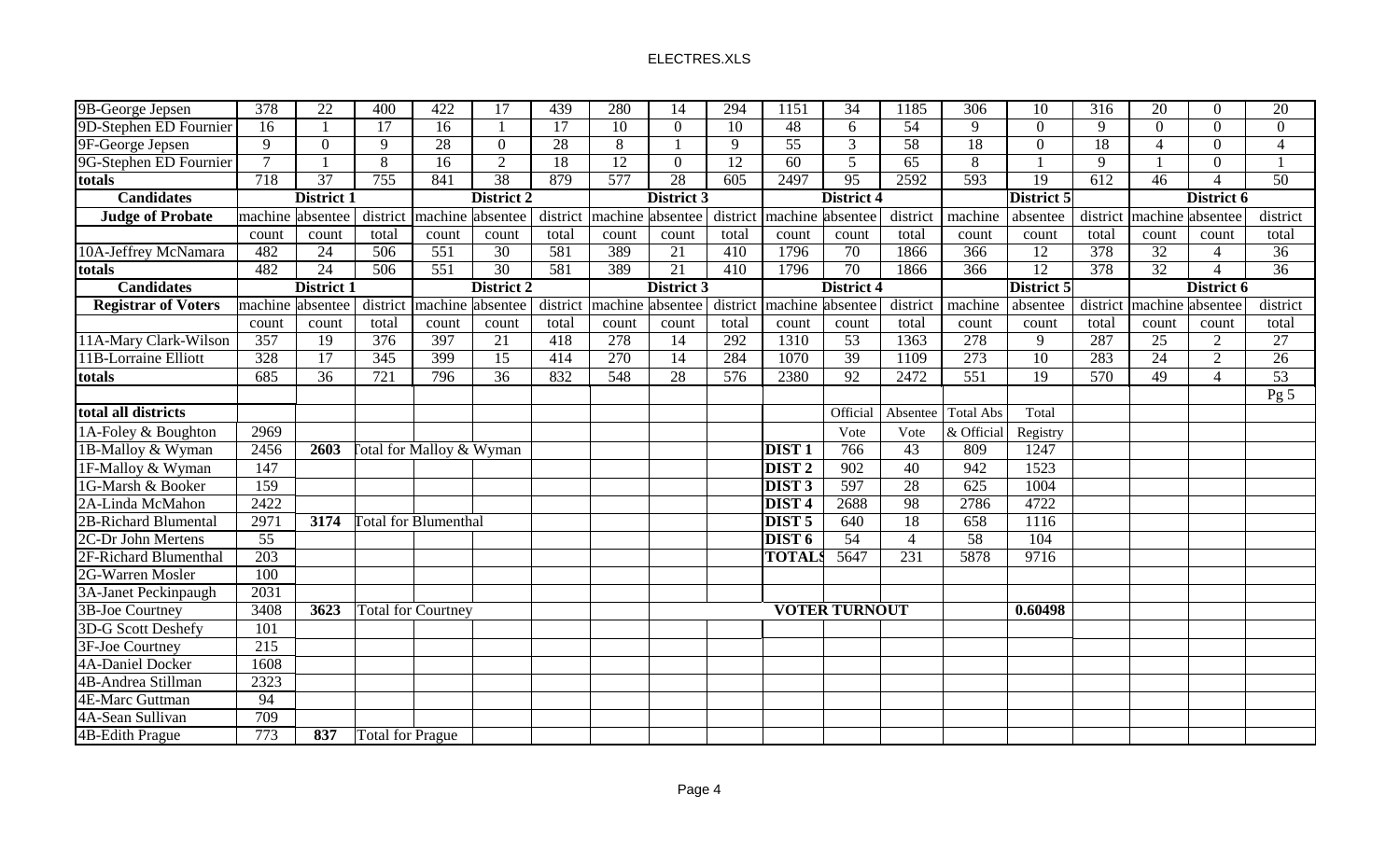| 4F-Edith Prague          | 64              |            |                                   |            |  |            |  |            |  |                   |  |            |      |
|--------------------------|-----------------|------------|-----------------------------------|------------|--|------------|--|------------|--|-------------------|--|------------|------|
| 5A-Tony Siragusa         | 722             |            |                                   |            |  |            |  |            |  |                   |  |            |      |
| 5B-Elizabeth Ritter      | 655             |            |                                   |            |  |            |  |            |  |                   |  |            |      |
| 5A-John Rodolico         | 376             |            |                                   |            |  |            |  |            |  |                   |  |            |      |
| 5B-Tom Reynolds          | 562             |            |                                   |            |  |            |  |            |  |                   |  |            |      |
| 5A-Leon Richard Moore    | 1274            |            |                                   |            |  |            |  |            |  |                   |  |            |      |
| 5B-Kevin Ryan            | 1902            | 2033       | Total for Ryan                    |            |  |            |  |            |  |                   |  |            |      |
| 5F-Kevin Ryan            | 131             |            |                                   |            |  |            |  |            |  |                   |  |            |      |
| 6A-Jerry Farrell Jr.     | 2442            |            |                                   |            |  |            |  |            |  |                   |  |            |      |
| 6B-Denise Merrill        | 2675            | 2833       | <b>Total for Merrill</b>          |            |  |            |  |            |  |                   |  |            |      |
| 6D-S Michael DeRosa      | 78              |            |                                   |            |  |            |  |            |  |                   |  |            |      |
| 6E-Ken Mosher            | $\overline{47}$ |            |                                   |            |  |            |  |            |  |                   |  |            | Pg 6 |
| 6F-Denise Merrill        | 158             |            |                                   |            |  |            |  |            |  |                   |  |            |      |
| 6G-Michael Telesca       | 124             |            |                                   |            |  |            |  |            |  |                   |  |            |      |
| 7A-Jeff Wright           | 2329            |            |                                   |            |  |            |  |            |  |                   |  |            |      |
| <b>7B-Denise Nappier</b> | 2871            | 3015       | Total for Nappier                 |            |  |            |  |            |  |                   |  |            |      |
| 7D-S David Bue           | 59              |            |                                   |            |  |            |  |            |  |                   |  |            |      |
| <b>7F-Denise Nappier</b> | 144             |            |                                   |            |  |            |  |            |  |                   |  |            |      |
| 7G Andrew Grant White    | 124             |            |                                   |            |  |            |  |            |  |                   |  |            |      |
| 8A-Jack Orchulli         | 2261            |            |                                   |            |  |            |  |            |  |                   |  |            |      |
| 8B-Kevin Lembo           | 2730            | 2860       | <b>Total for Lembo</b>            |            |  |            |  |            |  |                   |  |            |      |
| 8D-Colin D Bennett       | 78              |            |                                   |            |  |            |  |            |  |                   |  |            |      |
| 8E-Joshua Katz           | $\overline{48}$ |            |                                   |            |  |            |  |            |  |                   |  |            |      |
| 8F-Kevin Lembo           | 130             |            |                                   |            |  |            |  |            |  |                   |  |            |      |
| 8G-Hugh Dolan            | 131             |            |                                   |            |  |            |  |            |  |                   |  |            |      |
| 9A-Marth Dean            | 2493            |            |                                   |            |  |            |  |            |  |                   |  |            |      |
| 9B-George Jepsen         | 2654            | 2780       | Total for Jepsen                  |            |  |            |  |            |  |                   |  |            |      |
| 9D-Stephen E D Fournier  | 107             |            |                                   |            |  |            |  |            |  |                   |  |            |      |
| 9F-George Jepsen         | 126             |            |                                   |            |  |            |  |            |  |                   |  |            |      |
| 9G-Stephen E D Fournier  | 113             | 220        | <b>Total Stephen E D Forunier</b> |            |  |            |  |            |  |                   |  |            |      |
| 10A-Jeffrey McNamara     | 3777            |            |                                   |            |  |            |  |            |  |                   |  |            |      |
| 11A-Mary Clark-Wilson    | 2763            |            |                                   |            |  |            |  |            |  |                   |  |            |      |
| 11B-Lorraine Elliott     | 2461            |            |                                   |            |  |            |  |            |  |                   |  |            |      |
| <b>Question Vote Yes</b> | 3145            |            |                                   |            |  |            |  |            |  |                   |  |            |      |
| Question Vote No         | 2523            |            |                                   |            |  |            |  |            |  |                   |  |            |      |
|                          |                 | District 1 |                                   | District 2 |  | District 3 |  | District 4 |  | <b>District 5</b> |  | District 6 |      |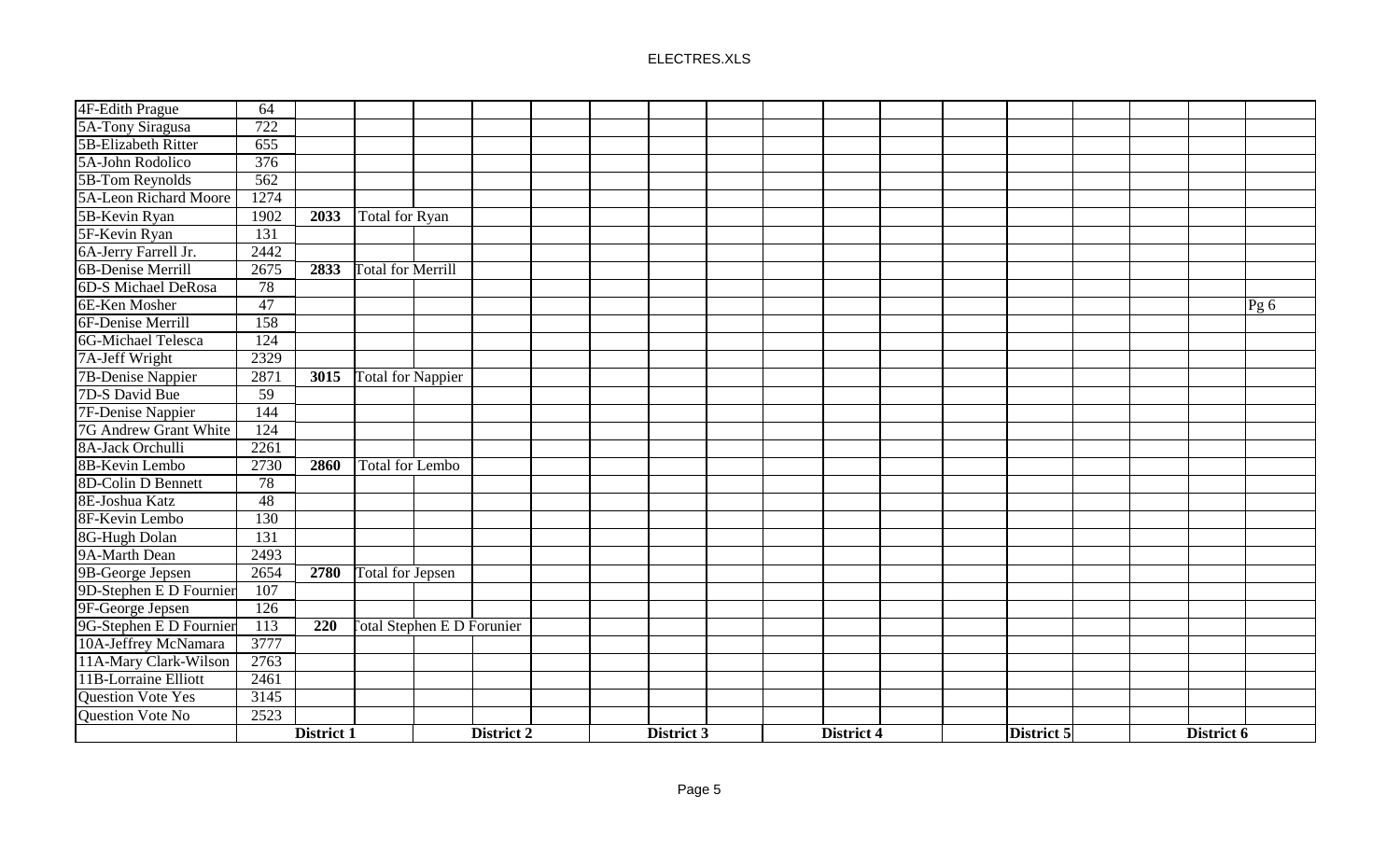| Question                     | machine         | absentee          | district        | machine absentee |                   | district       | machine         | absentee        | district        | machine absentee      |                          | district        | machine          | absentee        | district         | machine absentee |                          | district       |
|------------------------------|-----------------|-------------------|-----------------|------------------|-------------------|----------------|-----------------|-----------------|-----------------|-----------------------|--------------------------|-----------------|------------------|-----------------|------------------|------------------|--------------------------|----------------|
| on Ballot                    | count           | count             | total           | count            | count             | total          | count           | count           | total           | count                 | count                    | total           | count            | count           | total            | count            | count                    | total          |
| <b>YES</b>                   | 398             | 24                | 422             | 492              | 21                | 513            | 329             | 14              | 343             | 1420                  | 51                       | 1471            | 346              | 14              | 360              | 32               | $\boldsymbol{\varDelta}$ | 36             |
| NO                           | 307             | 18                | 325             | 361              | 13                | 374            | 250             | $\overline{13}$ | 263             | 1228                  | 40                       | 1268            | 270              | $\overline{3}$  | $\overline{273}$ | 20               | $\Omega$                 | 20             |
|                              | 705             | $\overline{42}$   | 747             | 853              | 34                | 887            | 579             | 27              | 606             | 2648                  | 91                       | 2739            | $\overline{616}$ | $\overline{17}$ | 633              | $\overline{52}$  | $\boldsymbol{\varDelta}$ | 56             |
|                              |                 |                   |                 |                  |                   |                |                 |                 |                 |                       |                          |                 |                  |                 |                  |                  |                          |                |
| <b>Write-In Candidates</b>   |                 | District 1        |                 |                  | District 2        |                |                 | District 3      |                 |                       | District 4               |                 |                  | District 5      |                  |                  | District 6               |                |
|                              |                 | machine absentee  | district        | machine absentee |                   | district       | machine         | absentee        | district        | machine absentee      |                          | district        | machine          | absentee        | district         | machine absentee |                          | district       |
|                              | count           | count             | total           | count            | count             | total          | count           | count           | total           | count                 | count                    | total           | count            | count           | total            | count            | count                    | total          |
| Gov & Lt Gov                 | $\Omega$        | $\Omega$          | $\Omega$        | $\Omega$         | $\Omega$          | $\Omega$       | $\Omega$        | $\Omega$        | $\Omega$        | $\Omega$              | $\Omega$                 | $\Omega$        | $\overline{0}$   | $\Omega$        | $\Omega$         | $\Omega$         | $\Omega$                 | $\overline{0}$ |
| Chopp & Hinckley             | $\overline{0}$  | $\overline{0}$    | $\overline{0}$  | $\overline{0}$   | $\Omega$          | $\theta$       | $\Omega$        | $\overline{0}$  | $\Omega$        | $\Omega$              | $\Omega$                 | $\overline{0}$  | $\overline{0}$   | $\overline{0}$  | $\Omega$         | $\theta$         | $\Omega$                 | $\overline{0}$ |
| Thibodeau & Farrell          | $\theta$        | $\overline{0}$    | $\overline{0}$  | $\overline{0}$   | $\Omega$          | $\Omega$       | $\Omega$        | $\Omega$        | $\Omega$        | $\Omega$              | $\Omega$                 | $\overline{0}$  | $\overline{0}$   | $\overline{0}$  | $\theta$         | $\Omega$         | $\theta$                 | $\overline{0}$ |
|                              |                 | <b>District 1</b> |                 |                  | <b>District 2</b> |                |                 | District 3      |                 |                       | <b>District 4</b>        |                 |                  | District 5      |                  |                  | District 6               |                |
|                              | machine         | absentee          | district        | machine absentee |                   | district       | machine         | absentee        | district        | machine               | labsentee                | district        | machine          | absentee        | district         | machine          | absentee                 | district       |
| <b>United States Senator</b> | count           | count             | total           | count            | count             | total          | count           | count           | total           | count                 | count                    | total           | count            | count           | total            | count            | count                    | total          |
|                              | $\overline{2}$  | $\overline{0}$    | 2               | $\overline{4}$   | $\Omega$          | $\overline{4}$ | $\overline{2}$  | $\theta$        | $\overline{2}$  | 4                     | $\Omega$                 | $\overline{4}$  | $\mathbf{0}$     | $\overline{0}$  | $\Omega$         | $\overline{0}$   | $\Omega$                 | $\overline{0}$ |
| Brian K. Hill                | $\Omega$        | $\Omega$          | $\Omega$        | $\overline{0}$   | $\Omega$          | $\Omega$       | $\Omega$        | $\overline{0}$  | $\Omega$        | $\Omega$              | $\Omega$                 | $\overline{0}$  | $\mathbf{0}$     | $\overline{0}$  | $\Omega$         | $\Omega$         | $\Omega$                 | $\overline{0}$ |
| <b>Jeff Russell</b>          | $\Omega$        | $\Omega$          | $\Omega$        | $\Omega$         | $\Omega$          | $\Omega$       | $\Omega$        | $\Omega$        | 0               | $\Omega$              | $\Omega$                 | $\Omega$        | $\overline{0}$   | $\overline{0}$  | 0                | $\Omega$         | $\Omega$                 | $\theta$       |
| <b>Todd Vachon</b>           | $\Omega$        | $\theta$          | $\Omega$        | $\Omega$         | $\Omega$          | $\Omega$       | $\Omega$        | $\overline{0}$  | $\Omega$        | $\Omega$              | $\Omega$                 | $\Omega$        | $\overline{0}$   | $\theta$        | $\Omega$         | $\Omega$         | $\Omega$                 | $\Omega$       |
| Carl E.Vassar                | $\Omega$        | $\Omega$          | $\Omega$        | $\Omega$         | $\Omega$          | $\Omega$       | $\Omega$        | $\mathbf{0}$    | $\Omega$        | $\Omega$              | $\Omega$                 | $\theta$        | $\overline{0}$   | $\Omega$        | $\Omega$         | $\Omega$         | $\Omega$                 | $\Omega$       |
| Dave Olszta                  | $\Omega$        | $\Omega$          | $\Omega$        | $\overline{0}$   | $\Omega$          | $\Omega$       | $\Omega$        | $\overline{0}$  | $\Omega$        | $\Omega$              | $\Omega$                 | $\overline{0}$  | $\mathbf{0}$     | $\overline{0}$  | $\Omega$         | $\Omega$         | $\Omega$                 | $\overline{0}$ |
| John Traceski                | $\theta$        | $\overline{0}$    | $\Omega$        | $\overline{0}$   | $\Omega$          | $\overline{0}$ | $\Omega$        | $\overline{0}$  | $\Omega$        | $\Omega$              | $\Omega$                 | $\overline{0}$  | $\overline{0}$   | $\overline{0}$  | $\Omega$         | $\Omega$         | $\Omega$                 | $\overline{0}$ |
| Jay J Giles                  | $\overline{0}$  | $\overline{0}$    | $\overline{0}$  | $\overline{0}$   | $\Omega$          | $\Omega$       | $\Omega$        | $\overline{0}$  | $\Omega$        | $\Omega$              | $\Omega$                 | $\overline{0}$  | $\mathbf{0}$     | $\overline{0}$  | $\Omega$         | $\overline{0}$   | $\Omega$                 | $\mathbf{0}$   |
| <b>Matthew Coleman</b>       | $\overline{2}$  | $\Omega$          | $\overline{2}$  | $\overline{4}$   | $\Omega$          | $\overline{4}$ | 2               | $\Omega$        | $\overline{2}$  | $\boldsymbol{\Delta}$ | $\Omega$                 | $\overline{4}$  | $\mathbf{0}$     | $\theta$        | $\Omega$         | $\Omega$         | $\Omega$                 | $\overline{0}$ |
| Totals                       |                 | <b>District 1</b> |                 |                  | <b>District 2</b> |                |                 | District 3      |                 |                       | <b>District 4</b>        |                 |                  | District 5      |                  |                  | District 6               |                |
|                              | machine         | absentee          | district        | machine          | absentee          | district       | machine         | absentee        | district        | machine               | absentee                 | district        | machine          | absentee        | district         | machine absentee |                          | district       |
|                              | count           | count             | total           | count            | count             | total          | count           | count           | total           | count                 | count                    | total           | count            | count           | total            | count            | count                    | total          |
| <b>Rep in Congress</b>       | $\Omega$        | $\theta$          | $\Omega$        | $\theta$         | $\Omega$          | $\Omega$       | $\Omega$        | $\theta$        | $\Omega$        | $\Omega$              | $\Omega$                 | $\overline{0}$  | $\theta$         | $\Omega$        | $\Omega$         | $\Omega$         | $\Omega$                 | $\theta$       |
| Muriel P Bianchi             | $\Omega$        | $\Omega$          | $\Omega$        | $\overline{0}$   | $\Omega$          | $\Omega$       | $\Omega$        | $\overline{0}$  | $\Omega$        | $\Omega$              | $\Omega$                 | $\overline{0}$  | $\overline{0}$   | $\overline{0}$  | $\Omega$         | $\Omega$         | $\Omega$                 | $\overline{0}$ |
| Daniel Reale                 | $\Omega$        | $\overline{0}$    | $\overline{0}$  | $\overline{0}$   | $\Omega$          | $\Omega$       | $\Omega$        | $\overline{0}$  | $\Omega$        | $\Omega$              | $\Omega$                 | $\overline{0}$  | $\overline{0}$   | $\overline{0}$  | $\Omega$         | $\overline{0}$   | $\Omega$                 | $\overline{0}$ |
| <b>Matthew Coleman</b>       | $\Omega$        | $\Omega$          | $\overline{0}$  | $\overline{0}$   | $\Omega$          | $\Omega$       | $\Omega$        | $\theta$        | $\Omega$        | $\Omega$              | $\Omega$                 | $\mathbf{0}$    | $\mathbf{0}$     | $\theta$        | $\Omega$         | $\theta$         | $\Omega$                 | $\overline{0}$ |
| Totals                       |                 | <b>District 1</b> |                 |                  | District 2        |                |                 | District 3      |                 |                       | District 4               |                 |                  | District 5      |                  |                  | District 6               |                |
|                              | machine         | absentee          | district        | machine          | absentee          | district       | machine         | absentee        | district        | machine               | absentee                 | district        | machine          | absentee        | district         | machine          | absentee                 | district       |
| <b>Judge of Probate</b>      | count           | count             | total           | count            | count             | total          | count           | count           | total           | count                 | count                    | total           | count            | count           | total            | count            | count                    | total          |
| John W Butts                 | $\overline{13}$ | $\overline{2}$    | $\overline{15}$ | 16               |                   | 17             | 25              | 3               | 28              | 66                    | 4                        | $\overline{70}$ | 13               | $\overline{2}$  | 15               |                  | $\Omega$                 |                |
| Totals                       | 13              | $\overline{2}$    | $\overline{15}$ | $\overline{16}$  |                   | 17             | $\overline{25}$ | 3               | $\overline{28}$ | 66                    | $\overline{\mathcal{A}}$ | 70              | 13               | $\overline{2}$  | $\overline{15}$  |                  | $\Omega$                 |                |